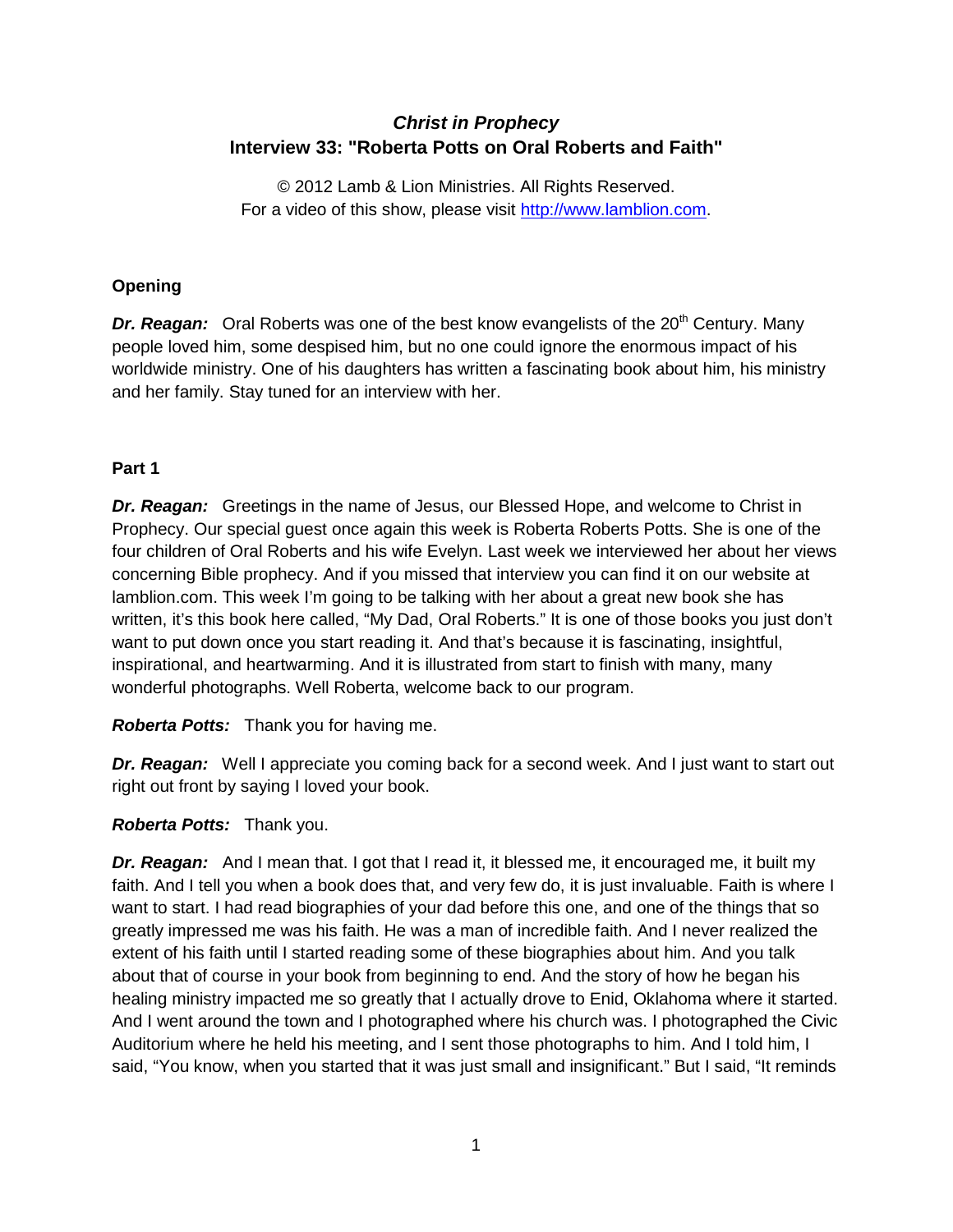me of that passage from Zechariah 4:10 which says, "Do not despise small things when God is in them." And I sent him the photographs.

## *Roberta Potts:* Yes.

*Dr. Reagan:* And he wrote me back. Here is the letter I still have it to this day, dated October 28, 1986 thanking me for sharing that with him.

*Roberta Potts:* That's so awesome.

*Dr. Reagan:* Why don't you tell us the story of faith about how your Dad began his healing ministry? Now he was in the pastorate several years before that, but how he began his healing ministry. Tell us that story.

*Roberta Potts:* Well when he was 17 he first heard the voice of God telling him he was to take God's healing power to his generation. But when he was in his 20's he found himself pastoring a small church. And there is nothing wrong with pastoring a small church if that's what God has called you to do. It's just that he knew that his ministry was to his generation. But he didn't know how. And he didn't know the timing. He knew he was supposed to pray for people, but he just didn't know how. So he made a commitment he felt impressed of the Lord to read Matthew, Mark, Luke and John and Acts on his knees three times in a row. By that time…

*Dr. Reagan:* The pain of that on your knees?

*Roberta Potts:* I don't know how he did it. But he was so desperate to hear from God that he was willing to do whatever it took.

*Dr. Reagan:* On his knees reading the Gospel and the book of Acts three times.

*Roberta Potts:* Yes, and I think every afternoon he was prostrate on the floor as well before the Lord asking God: "When? How? What? What am I supposed to do?" And finally after months, and months of seeking God he heard the Lord speak to him again saying, "From this hour you will have my healing power, my anointing in your right hand."

#### *Dr. Reagan:* Wow.

*Roberta Potts:* Well even then he still had his doubts as to you know how do I do this, and so forth. So he went to his church board in Enid, Oklahoma, which was a pretty small town.

#### *Dr. Reagan:* Oh, yes.

*Roberta Potts:* And he announced that he was going to have a healing meeting that Sunday afternoon. Well back then, maybe you think it was real popular, but people gave lip service to healing services, but they weren't really all that interested. But undaunted he was going to have this healing meeting. And he put out a fleece before the Lord which is something you know you can do from the book of Judges that Gideon did.

*Dr. Reagan:* Right. Right.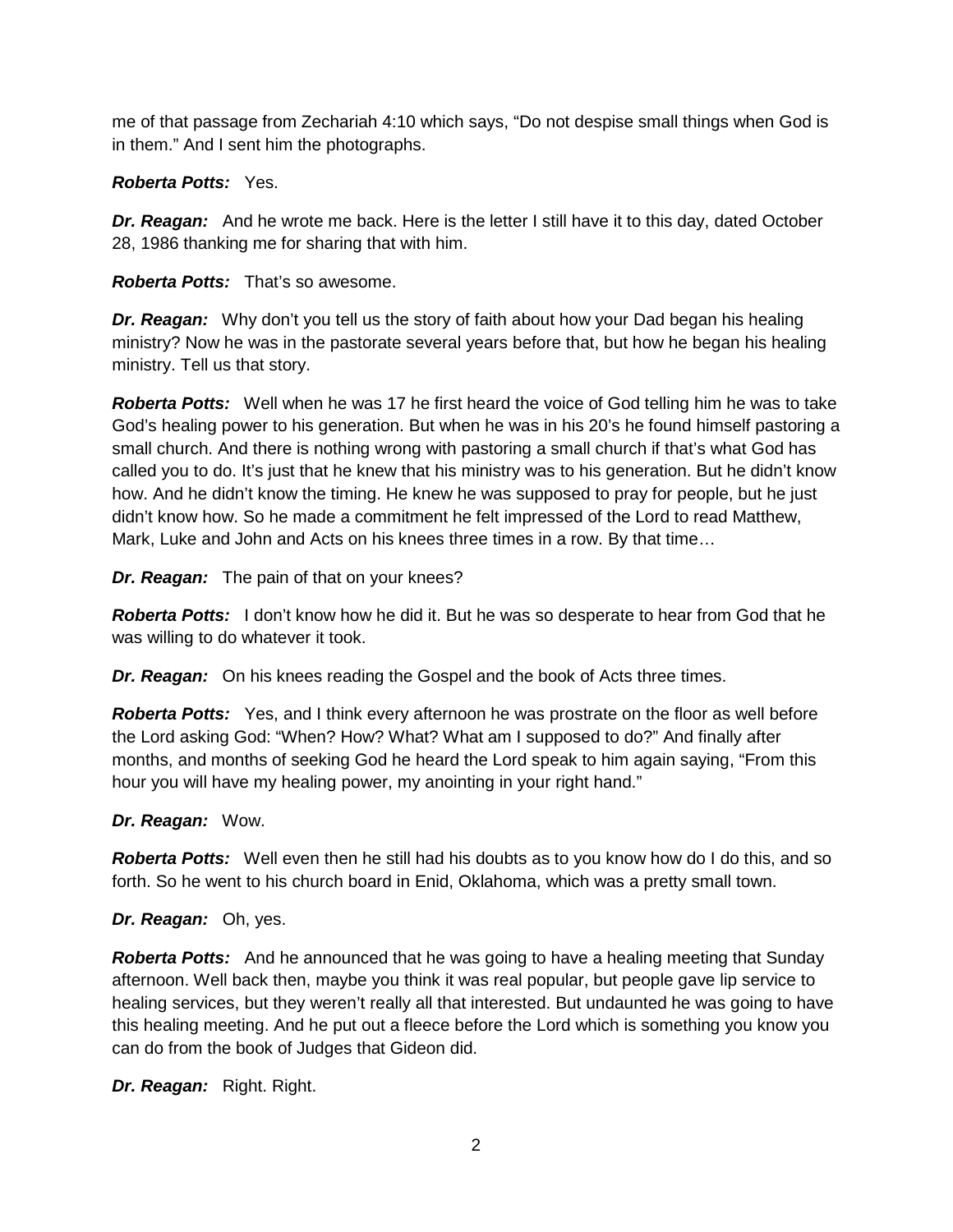*Roberta Potts:* And he told the Lord, "Ok, if this is really real. If this was you speaking to me and I really am going to have your anointing to pray for people then these are the three things I'm believing for: I'm believing you will give me at least a 1,000 people in the crowd Sunday afternoon." Now you have to understand this is Enid, Oklahoma. I don't know how many people there were in the town, but not that many.

## *Dr. Reagan:* Not many.

**Roberta Potts:** No. Plus there will have to be enough money in the offering to at least cover the cost of you know getting the building and stuff.

## *Dr. Reagan:* That was \$166.

*Roberta Potts:* Good memory, very good. And the third fleece was that someone would be healed and that person would know it, and more importantly Oral Roberts would know it. However Dad knew I guess how to hedge his bets if you want to call it that. He still had a little bit of doubt and so he went to downtown Enid, he applied for and accepted a job selling men's clothing which was to start the following Monday morning. Well that Sunday afternoon he arrived at the auditorium and there were over a thousand people there.

*Dr. Reagan:* I've lived in Enid that is a miracle; over a 1,000 people.

**Roberta Potts:** It's absolutely a miracle. And they collected I think a \$1 or something more than the cost of the meeting.

*Dr. Reagan:* That's right. They collected like \$167.

*Roberta Potts:* And then there was woman there whose hand had been unusable for over 30 years, and she was instantly healed.

*Dr. Reagan:* Yeah, she reached out to him and he touched her hand and instantly, and the place just went crazy.

*Roberta Potts:* Everybody knew it. Everybody knew it. And you know interestingly that clothing store in downtown Enid they lost the best salesman they could have every hired. There was not a better salesman in the world then Oral Roberts.

*Dr. Reagan:* And from there he moved almost immediately to Tulsa, Oklahoma. And we'll pick up the story from there in just a moment.

#### **Part 2**

*Dr. Reagan:* Welcome back to Christ in Prophecy and my interview of Oral Roberts' daughter Roberta Roberts Potts. Roberta I want to pick up where we left off in talking about your dad's great faith. Another incredible step of faith that he took that a lot of people aren't really aware of is that he decided to develop a television program. And that was in a time when he really became a pioneer of Christian television, where it was almost impossible to have a religious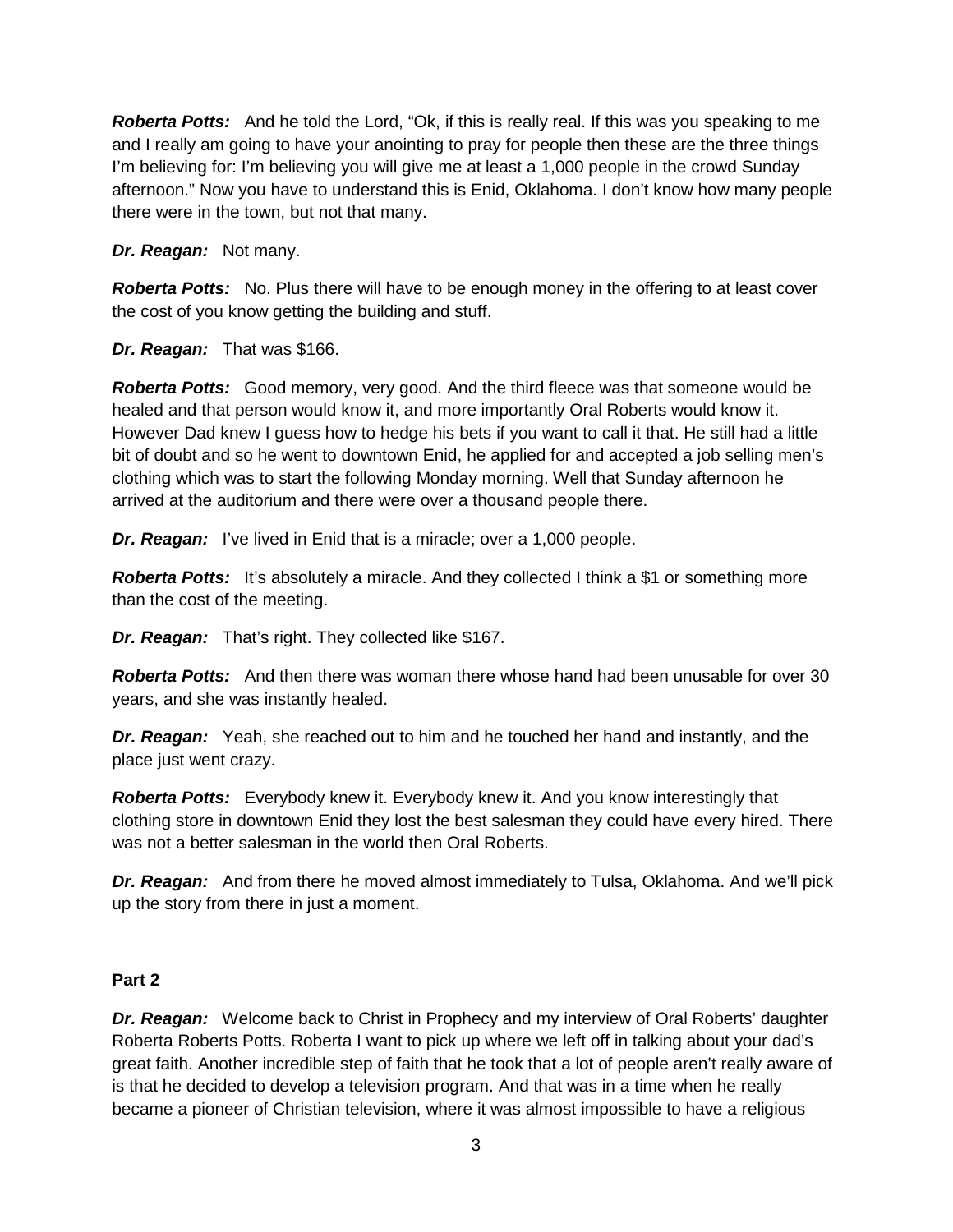related television program. There weren't very many channels around. Tell us about that step of faith.

*Roberta Potts:* Well by this time his ministry had really taken off. When people know that somebody is praying for someone to be healed, and when they hear testimonies believe me they show up. The towns didn't have large enough auditoriums. The hotels didn't have enough rooms for the people who came. And Rex Humbard, you may be familiar with him.

## *Dr. Reagan:* Yes.

*Roberta Potts:* Came to one of dad's meetings and witnessed the healing line. And he was so impressed by what he saw he said, "Oral you need to put this on television." Well honestly I don't know how he convinced the major networks to be willing to put those programs on there. Now it was his partners, people who gave to his ministry that gave the money so that he could hire the film crews to come on. It was very difficult for him to do those services being filmed because at least in those days you had to have so many lights.

#### *Dr. Reagan:* Right.

*Roberta Potts:* And it was hot to begin with because it was out in a tent in the summer time. So then when you put the bright lights right on dad, it was really difficult.

*Dr. Reagan:* Now this was in the 1950's?

*Roberta Potts:* In the 1950's. And you know.

*Dr. Reagan:* Before Cable TV and all, they only had three channels.

**Roberta Potts:** Oh, yes. That is exactly right. And you know honestly I believe that is one of the first reality television programs. People had not seen healings. That was not something America had seen before. In fact that was one of Rex Humbard's comments, he said, "America needs to see a miracle."

#### *Dr. Reagan:* Yes.

*Roberta Potts:* And by the grace of God he was able to get those on television. It was the most incredible thing. And you can watch some of those programs now and they still have a power and an anointing.

*Dr. Reagan:* Well not only was it a miracle to be able to get one of those three major channels to accept the program. I mean that.

*Roberta Potts:* Right.

*Dr. Reagan:* But secondly the finances that were involved, just incredible costs.

*Roberta Potts:* It was incredible. God sent the people, and the people sent in their money.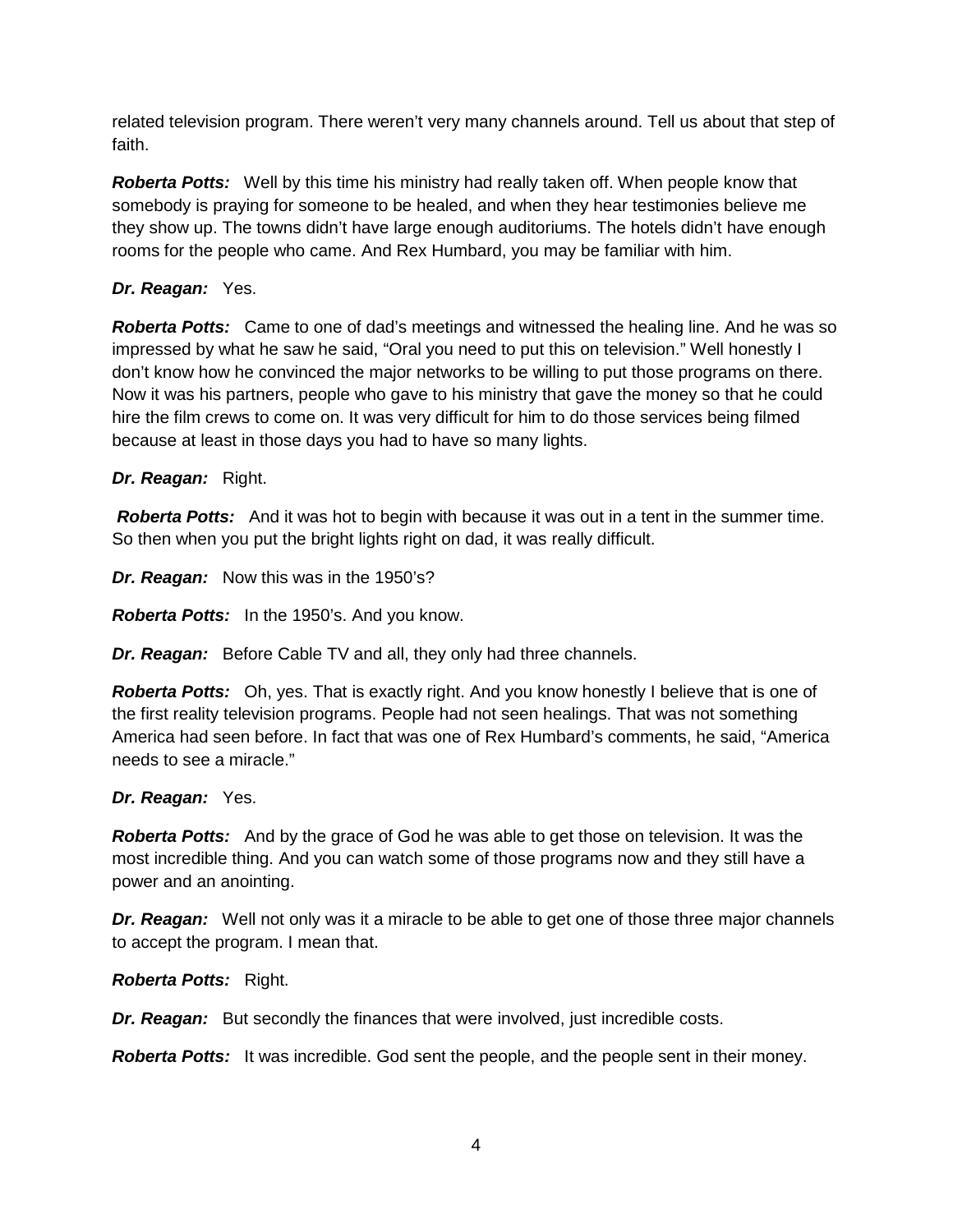*Dr. Reagan:* Well it was an amazing thing, and it certainly plowed the ground for the rest of us who are on television today. And I praise God for that. Another great step of faith your dad took was in the establishment of Oral Roberts University and that God had spoken to him a long time before that.

*Roberta Potts:* That's right.

*Dr. Reagan:* That he was going to have both a healing ministry and establish a Christian university. I mean that was from the beginning that God spoke.

*Roberta Potts:* That's right. That's right.

*Dr. Reagan:* And it was what year was it that he finally moved into the direction of starting the university?

*Roberta Potts:* Well it was the early 60's.

*Dr. Reagan:* OK.

*Roberta Potts:* That was the time where there was a tremendous upheaval in universities.

*Dr. Reagan:* Oh, yes. Students were rioting everywhere.

*Roberta Potts:* Yes, they were burning down administration buildings. And also I believe one of the factors was the situation that happened with my brother Ronny. My older brother Ronny was a true intellectual.

*Dr. Reagan:* Oh he was a genius.

*Roberta Potts:* And he wanted to go to a highly acclaimed, accredited university. Well at that time there was no place like that that was not secular.

*Dr. Reagan:* Right.

*Roberta Potts:* And so he went to a secular university and had a terrible, had a terrible experience.

*Dr. Reagan:* He was tormented made fun of him and everything else.

*Roberta Potts:* Yes, yes. And I think that played into the timing, probably as much as anything else. But interestingly Dad came home one day. He had finally come to the point this is the time, I've got to do this. God has been calling me to build him a university. He comes home and I can just hear him looking at my mother. My mother was the one kind of the saver you know, and my dad was the one who was always ready to spend money for God you know. So he comes home and says, "Evelyn how much money do we have in our savings account?" And by the way the savings account was for the last two children to go to college including me. And she says, "Well Oral, we don't have that much in there." He said, "Well we need to withdraw that today because we are going to plant a seed and we're going to start a university." I can imagine the look on my mother's face. But he talked her into it, and that was the seed money.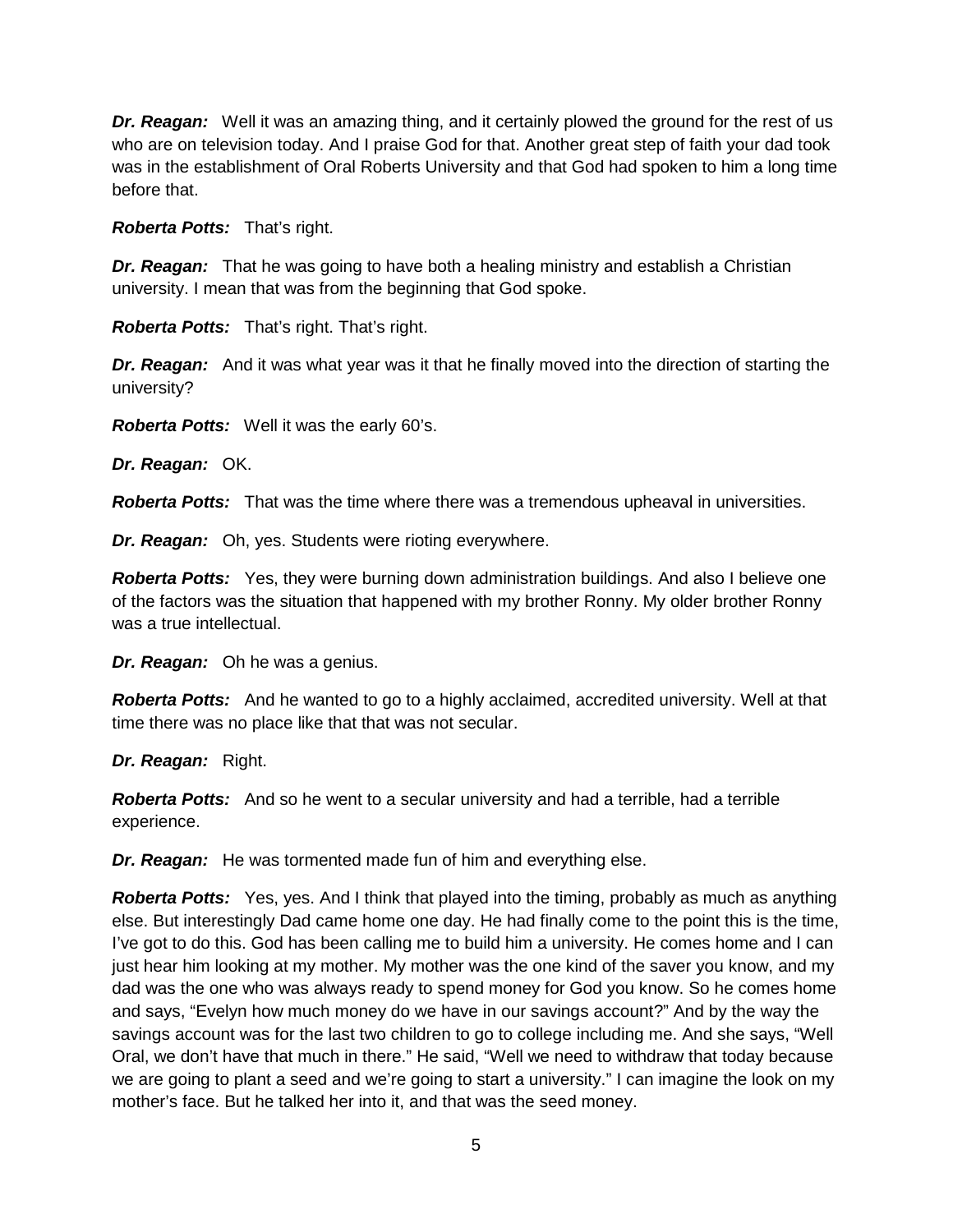**Dr. Reagan:** You know that is something I noticed in all of the books I read; that whenever he would call people to make a commitment to a major project he always made the first commitment.

*Roberta Potts:* He always did. He always did. He believed if he didn't….

*Dr. Reagan:* He didn't ask people to do something he wouldn't do.

*Roberta Potts:* That's exactly right. And it was real. He would always spend their money.

*Dr. Reagan:* Well having spent 20 years as a university professor and knowing how difficult it is first of all to get a university going, and second to keep it going. And the expense involved, it's just incredible, incredible that he was able to do this without federal grants, and all that sort of thing you know. He had some people who really believed in him.

*Roberta Potts:* Absolutely. Well in fact I would say that is one of the biggest verifications that the healings in his crusades were real. Because it was those people who many times didn't even believe in education but they believed in Oral Roberts because they've been healed. So they sent their money in to build the university. They and their relatives and then the people who saw the healings sent the money in and they built a university for God.

*Dr. Reagan:* I want to back up for just a moment in time and have you tell us a story that is really fascinating. After your dad had that remarkable healing service in Enid, Oklahoma and moved to Tulsa he didn't know anybody. He didn't have any money. A local guy asked him to hold a little tent meeting and he did that. And then something happened that brought him to worldwide attention and it was the weirdest thing. God works in strange and mysterious ways. Tell us what that was.

*Roberta Potts:* He was preaching in Steve Pringles meeting and a man who I guess had some mental issues began shooting at him. And interestingly he didn't even come close. He was apparently a very bad shot.

*Dr. Reagan:* But the holes were in the tent.

*Roberta Potts:* Apparently so. And somehow the AP picked it up and it went all over the country that this preacher down in Tulsa, OK by the name of Oral Roberts had been shot. I don't know if it was a slow news night. I have no idea. I don't know.

*Dr. Reagan:* Then it went all over the world.

*Roberta Potts:* It went everywhere.

*Dr. Reagan:* People were talking about this evangelist that people tried to kill. And suddenly his name was everywhere. And suddenly invitations started coming.

*Roberta Potts:* God confounds the wise. It's amazing what God does and how He can use bad things in our lives to do good things. It's just incredible.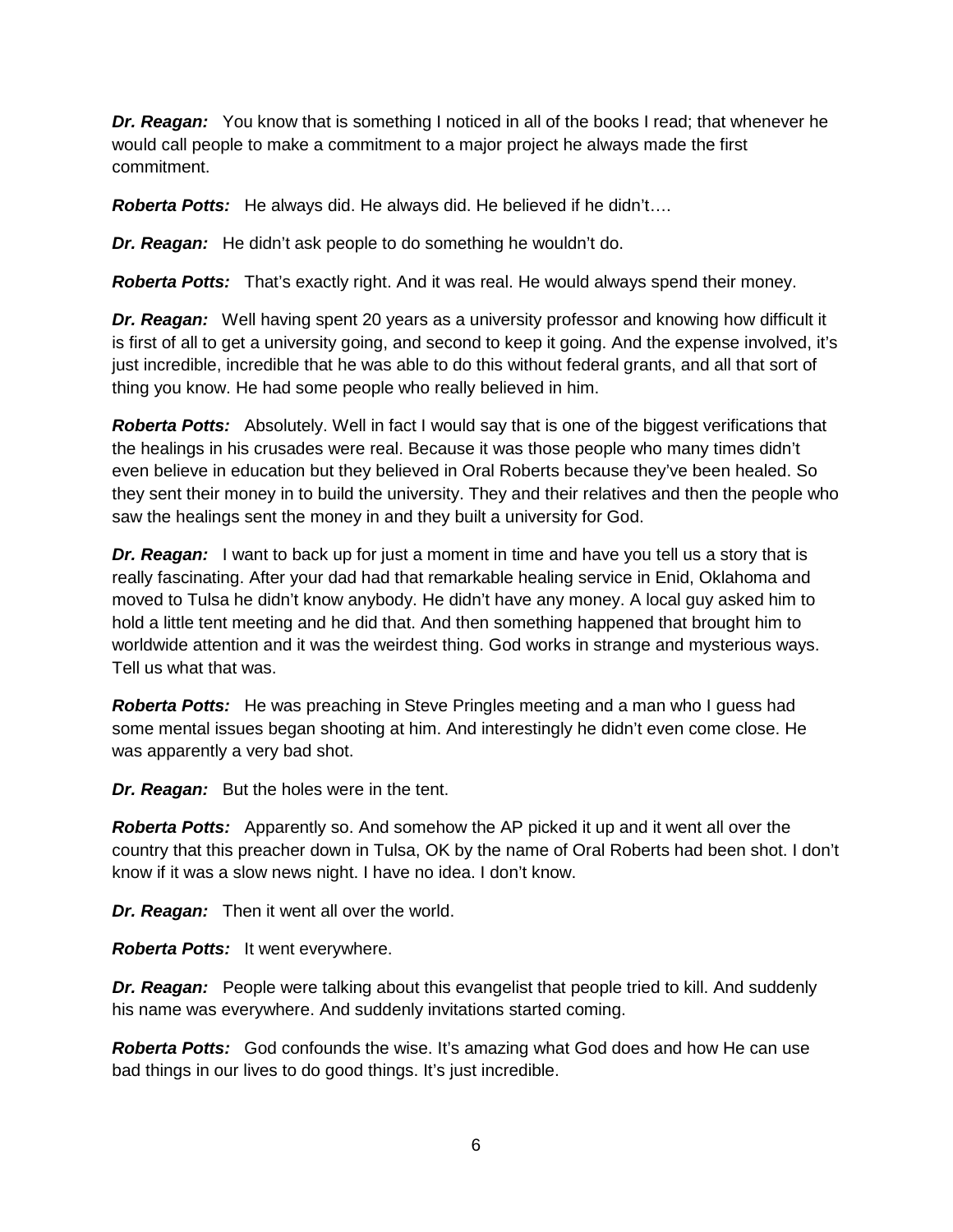*Dr. Reagan:* Well it really is. You know one of the things that impressed me about your dad is that he didn't do healings in his tent way back in secrecy and then bring out somebody and say, "Ok, they were healed." He had them come right up in front of everybody in a line and laid hands on them and prayed for them in front of everyone. Right?

*Roberta Potts:* Yes, and you could see the people who were healed. You could see the people who were not healed. It was in your face you knew one way or the other.

*Dr. Reagan:* And one thing he did over, and over and I respect him so much for this was that he never claimed any power of his own. He said, "It is not, I'm not the one healing. It is God healing. He is working through me. You've got to understand that and your focus has got to be on God."

*Roberta Potts:* Yes and there were many famous people who would contact him from all over the country wanting to pay him to come pray for them. And he would always explain, "No, you don't understand there is no magic here. You have to come to the meeting. You have to hear a sermon about the Gospel and about faith. And you have to believe, and you have to agree with me in prayer and then God will use me as I pray for you. But it's got to start with you."

*Dr. Reagan:* If I remember right they had a system that they developed whereby they had a card or something. And a person simply could not be prayed for in the healing line unless they had heard the Gospel, because people would try to sneak in and not listen to the sermon and get in the healing line. Didn't they have a program like that?

*Roberta Potts:* He did and he got a lot of criticism for that because people would say, "Well I was turned away." Well it is true you could not just show up right before the healing line and get into the healing line. You had to have come to an afternoon meeting, heard that sermon, get a prayer card. Then you waited until your card was called which meant you sat through another sermon. Then you got in the healing line. And dad did that on purpose so that people would understand where healing comes from. It comes from God, never from a person.

*Dr. Reagan:* Yes, well I really respect that. And he understood the importance of them hearing the Gospel and the impact on that, and how that would build their faith to prepare them for the healing time.

# *Roberta Potts:* Exactly.

*Dr. Reagan:* Well let's come back in a moment and talk about his preaching.

*Roberta Potts:* Alright.

#### **Part 3**

*Dr. Reagan:* Welcome back to Christ in Prophecy and my interview of Oral Robert's daughter Roberta Roberts Potts. Roberta most people think of your dad as simply a faith healer and I don't want to deemphasize that, that's a great gift that God gives people. But that's the only way they think of him as a faith healer. But he was a great evangelist and preacher wasn't he?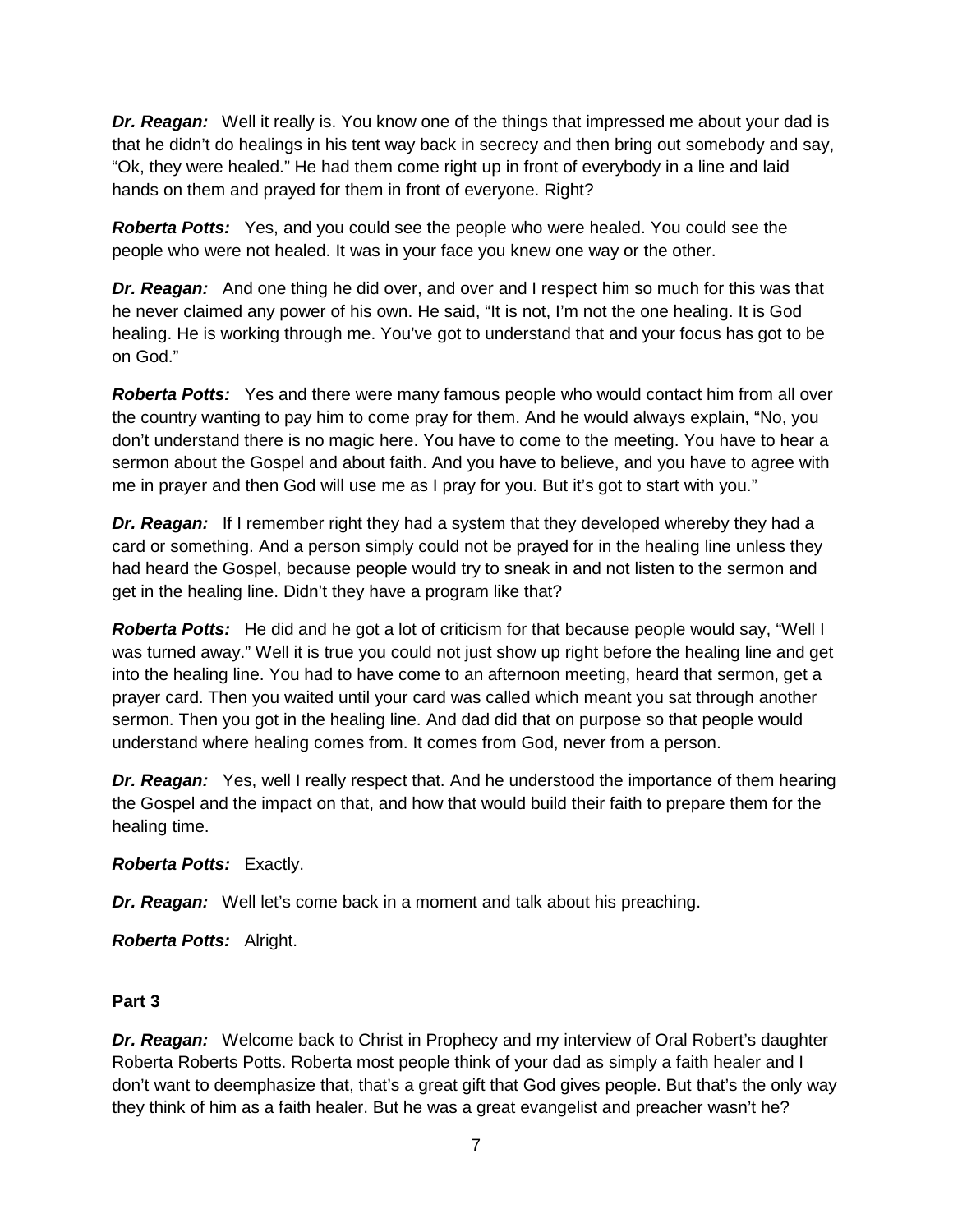#### *Roberta Potts:* He absolutely was.

*Dr. Reagan:* Tell us about his preaching.

*Roberta Potts:* Well it was some of the most exciting sermons I've ever heard. And you have to understand there were many times there was not enough room in the auditoriums or the tents were dad had crusades. So people would stand outside the tents and they would stand the entire time. And you would think with 10, 12 thousand people there it would be noisy, people would be walking around. But when my dad was preaching you couldn't hear anything but the sound of his voice. It was compelling. Oh, you might think, "Well Roberta you were just a little girl you're a loving daughter, but what about all the other thousands of people that were there?" It was absolutely compelling. And back then they had those big, heavy microphones.

#### *Dr. Reagan:* Oh, yes, yes.

*Roberta Potts:* And of course it had a cord on it. And he would take it and march around the platform doing a Jericho march. I mean he had such an ability with storytelling. When he gave the account of Meshach, Shadrach, and Abednego in the fiery furnace he would take that microphone and go around there. And I was always like, oh, he's going to get tripped on that cord. He never did thank God. But you could see those Hebrew young men marching around in that fiery furnace. And he said, "Jesus was with them." Oh, it was just amazing.

*Dr. Reagan:* Well I never realized how great a preacher he was until I went to Oral Roberts University many years ago and I went into I don't know if it is a museum or what. But there was a room that was set up like you were inside a tent.

#### *Roberta Potts:* Yes.

*Dr. Reagan:* And you sat there and he came on the screen and he preached that sermon.

*Roberta Potts:* "The Fourth Man."

*Dr. Reagan:* Yes, and I was just enthralled. I just sat there I was just transfixed. Do they still have that there?

*Roberta Potts:* No, no. We need to get it back.

*Dr. Reagan:* Boy you do, I was just enthralled by the whole museum it was so wonderful. Really that's when I first realized what a great preacher he was. And how he had a zeal for people's souls as well as for the healing of their physical bodies.

*Roberta Potts:* Oh, yes.

*Dr. Reagan:* Well your dad grew up in abject poverty, I mean just incredible poverty.

*Roberta Potts:* Yes.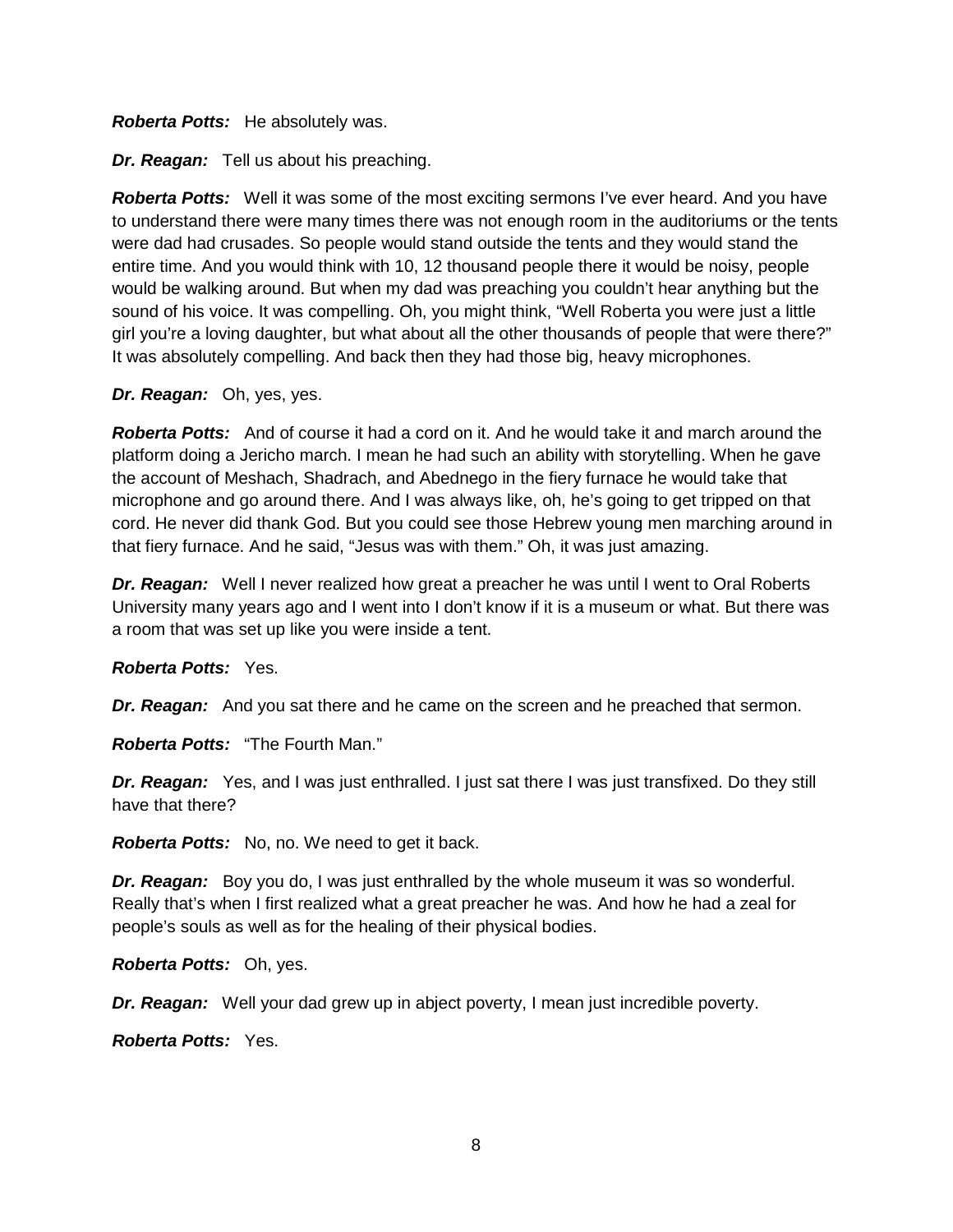**Dr. Reagan:** And you mentioned how this impacted his life. And you mentioned a story about a photograph and we have that photograph and we're going to show that photograph while you tell that story.

**Roberta Potts:** Well if you look at the photograph you'll see two young boys. One's got his head up like he is going to change the world.

*Dr. Reagan:* And dressed really nice.

*Roberta Potts:* Absolutely. The other little boy is barefooted. He has on overalls, which by the way was the nicest outfit my father ever owned growing up. And when you take a look at the little boy…

*Dr. Reagan:* He is looking down at the ground like he is totally defeated.

**Roberta Potts:** Absolutely his head totally down. He stuttered so terribly that everywhere he went people made fun of him. And it's really ironic when his name was Oral, meaning spoken word. And he would get so nervous he couldn't even say his own name. So when you look at those two little boys who would imagine that God could use the one who had his head down. It's absolutely….

**Dr. Reagan:** It's like Samuel looking at the son's of Jesse and saying, "Well well this one." Nope, this one.

*Roberta Potts:* Absolutely. But it proves a point to me that if you are willing to hear God's voice and obey you can do anything that He has called you to do. If God can use that little boy, barefooted in overalls, if God could help him to build a major charismatic, accredited university. Then you and I we can do anything God has called us.

*Dr. Reagan:* And that abject poverty really impacted him the rest of his life.

*Roberta Potts:* Terribly.

*Dr. Reagan:* You tell a story in your book that just astounded me about how you and your husband came over one day for a backyard barbecue and you had some new overalls that you all had bought. And you walked in and what happened?

*Roberta Potts:* He was hurt that we would wear those. He said, "Well is that the nicest thing you have?" And we thought it was cute you know.

*Dr. Reagan:* But it reminded him of his poverty.

*Roberta Potts:* It reminded him. It was a terrible time in his life. And also he was Cherokee Indian and back then it was not positive to be an Indian. It was bad.

*Dr. Reagan:* So here he was poverty stricken, a stammerer who was kidded all the time, and he was an Indian, part Indian, and Indians were just treated like dirt.

*Roberta Potts:* Yes.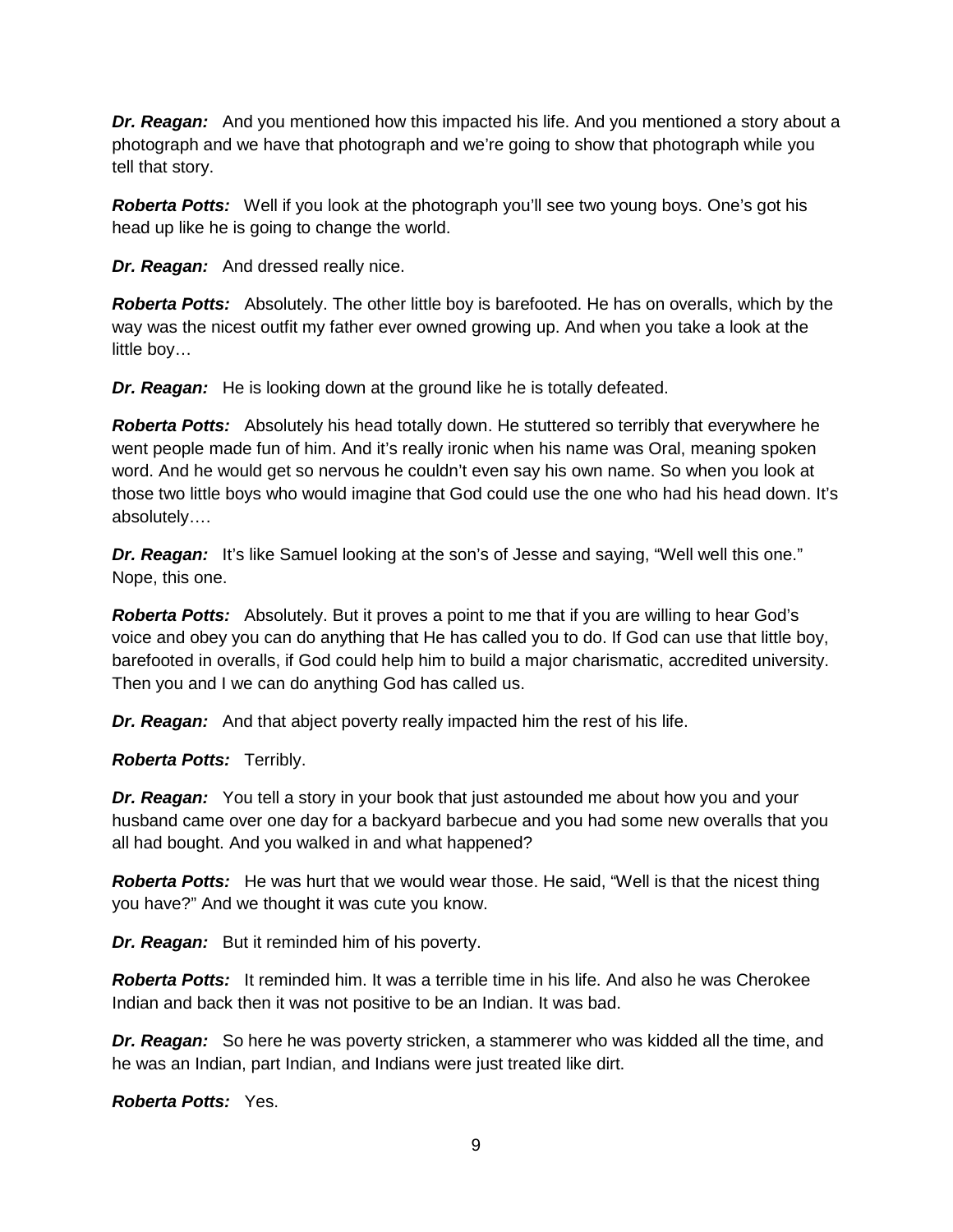*Dr. Reagan:* So that's a lot of humiliation to deal with.

*Roberta Potts:* Well and his own uncle said in his presence that he would never amount to a hill of beans. Apart from his mother his family thought nothing of him. And yet God, God was interested in him.

*Dr. Reagan:* Now about the age of 17 he almost died.

*Roberta Potts:* Yes, yes.

*Dr. Reagan:* There is a long history of tuberculosis on the Indian side of his family.

*Roberta Potts:* That's right.

*Dr. Reagan:* All of them have died. I mean back then tuberculosis was a killer.

*Roberta Potts:* It was a killer, there were no miracle drugs.

*Dr. Reagan:* So tell us about his battle with tuberculosis, and how he was healed both of that and of stammering.

*Roberta Potts:* Well he was dribbling in a basketball game when he collapsed and his coach took him home.

*Dr. Reagan:* Yeah, they said he was bleeding from the mouth.

*Roberta Potts:* And he had not accepted Jesus. Well back then they really didn't talk that much about healing; they were concerned that he would go to Heaven when he died, and not Hell. They didn't understand the things of God that we do today. But he was on that bed. He spit up blood so much that they had to change the wall paper at least once.

*Dr. Reagan:* Yeah, he splattered the wallpaper with it.

*Roberta Potts:* Yeah. And basically they had written him off, and given him up because so many of the other Roberts had died with tuberculosis.

*Dr. Reagan:* And I think he knew that. I think he sensed that they had given up on him.

**Roberta Potts:** Oh, he did know that. And finally his older brother who really I'm not even sure he knew the Lord at that point. He heard about a man by the name of George Munsey who was preaching nearby. And he borrowed a car and came over to the house. And he said, "Oral we're going to take you to that meeting." They somehow got him dressed. He had lost so much weighed that his suit must of…

*Dr. Reagan:* They said they carried him out on a mattress and put him in the back of the pickup truck.

*Roberta Potts:* They carried him out. And he was in the back seat when he heard the voice of God for the very first time. And the Lord said, "Son I'm going to heal you. And I'm going to raise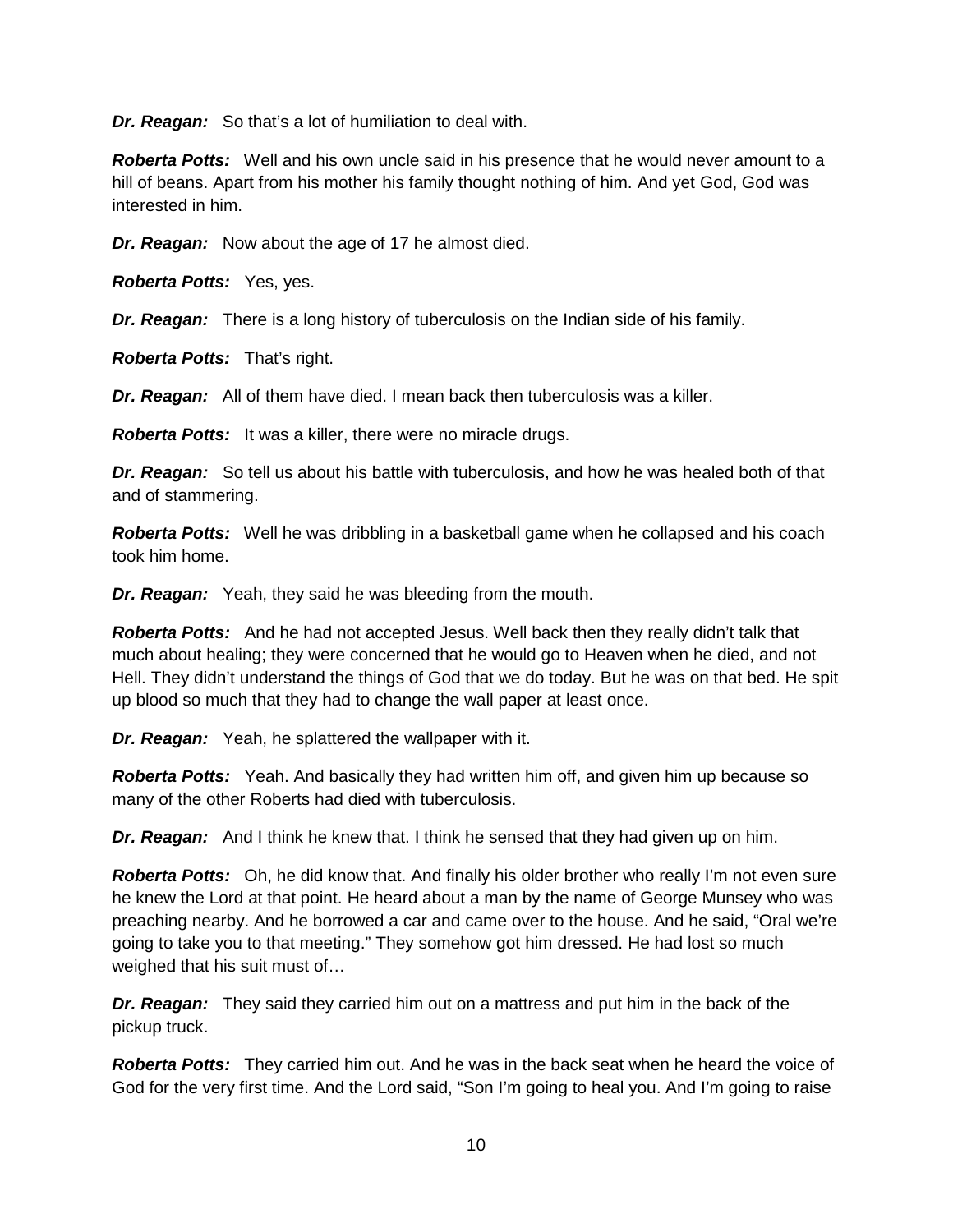you up to take my healing power to your generation." That night he was healed not only of the tuberculosis, but the stuttering left. From then on he could speak clearly and perfectly.

*Dr. Reagan:* And he had been in bed for over a 160 days.

*Roberta Potts:* Yeah, he lost a tremendous amount of weight and blood.

*Dr. Reagan:* Yeah, in fact I've been reading his autobiography he said that he was confused afterwards because he coughed up all that. He was healed of the tuberculosis but he said, "I was still so weak I could hardly get out of bed." And his mom said, "Well honey you've been in bed 160 days. Your muscles have atrophied." And he said it took almost a year for him to really get the strength back, but he was healed of both the tuberculosis and the stammering. And nobody can argue with that.

*Roberta Potts:* Yes, praise God. I wouldn't be sitting here if it hadn't happened.

*Dr. Reagan:* And so he had a personal experience of God's healing power.

*Roberta Potts:* Oh, yes.

*Dr. Reagan:* He knew about it and he felt that God had called him to take the message of healing power to the world.

*Roberta Potts:* Absolutely.

*Dr. Reagan:* So that's what he did.

*Roberta Potts:* Absolutely, I'm so grateful.

*Dr. Reagan:* And it was something about his right hand. You know he talked in his autobiography he talked about the fact that it was like electricity would flow through his right hand, not his left hand, but his right hand. And he said that he always went through a period of preparation before he went to a meeting; very, very focused preparation, prayer, and so forth. And that he had told the Lord he would never go unless he felt his electrical feeling his right hand.

# *Roberta Potts:* Anointing.

*Dr. Reagan:* And one day it didn't come. It did not come. And he wouldn't go. And the person came to pick him up, and he said, "I can't go." And he was tempted to go anyway but he had promised the Lord he would never would do it unless it was there. And he waited, and he waited, and he prayed, and he prayed, and he prayed and finally it came. He ran out jumped in the car, they took him. By that time they were just concluding the singing service and he got there just in time. But he said from that moment on he never had a problem with it. God was in a fact testing him if he really meant it, is he going to wait and rely on his power or God's power? That's quite a story.

*Roberta Potts:* It really is. It's absolutely incredible.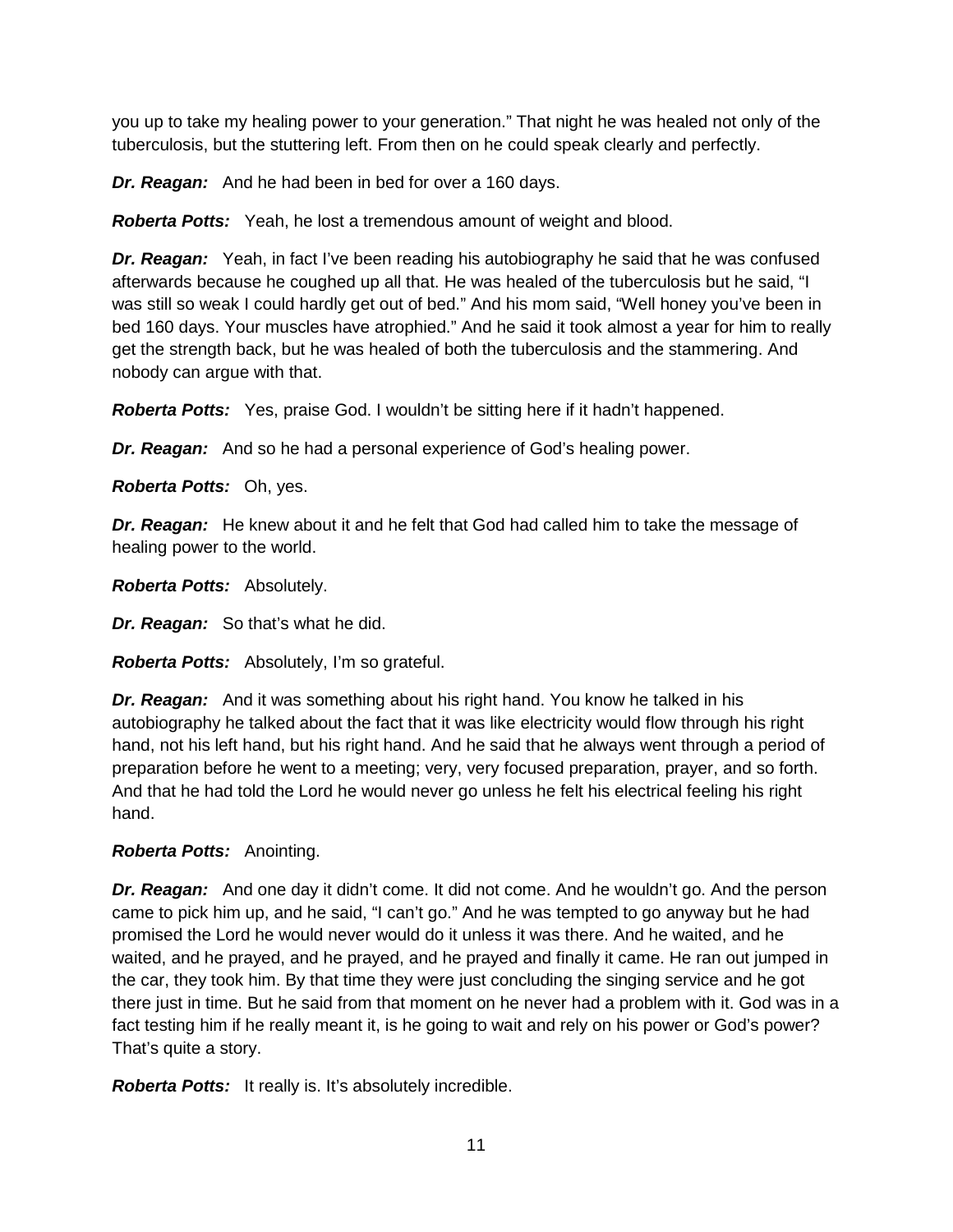*Dr. Reagan:* Tell us quickly about how you went to a meeting with him one time when you were about 10 years old. You wanted to go so bad and what happened.

*Roberta Potts:* Well he was a very focused person.

*Dr. Reagan:* To say the least.

*Roberta Potts:* We had communicating doors, my mother had not been able to come and that's why she didn't really want me to go. But I begged.

*Dr. Reagan:* It's down in Houston I believe it was.

*Roberta Potts:* Yes, yes. And so it came time for the meeting. I had my Bible I was all excited, and I kept pecking on the door and no one answered. And finally I got the nerve to open the door and he was gone. He forgot.

*Dr. Reagan:* He had forgotten that you were with him.

*Roberta Potts:* Well he had his mind on his sermon. But he was so focused, that's the way he was. And I think that's one of the reasons for his success. Because when he prayed for a person, there was no one else in the world but that one person. He wasn't thinking about his next sermon. He wasn't thinking about the person behind him. He was thinking about that one person, and that one person's need.

**Dr. Reagan:** And he prayed for over 1 1/2 million people during his ministry, and during that time both shoulders broke down from him reaching out and putting his hands on them.

*Roberta Potts:* Yes, but he was proud of that. He was grateful for how the Lord had used him.

*Dr. Reagan:* How old was he when he died?

*Roberta Potts:* 91.

*Dr. Reagan:* 91 what a great life, and what great memories you have.

*Roberta Potts:* Absolutely, I'm very grateful.

*Dr. Reagan:* Well I'm grateful for you being with us. And I want you to conclude by reading a passage from your book right there. Would you read that for us?

**Roberta Potts:** A final word to the detractors of my father's accomplishments. Personally I have made a decision that when I have preached to millions about God's concern for each of us as individuals. When I have broken down both of my shoulders in order to lay my hands on over 1 million people in a prayer of faith for their healing. And when I have built a major university which has graduated over 25,000 souls, trained to bring the Gospel into every persons world. Then perhaps I will have earned the right to denounce Oral Roberts.

*Dr. Reagan:* Wow that is a very powerful ending. And again I just can't say enough about your book. But what is important to me is something I mentioned last week in our program. And that